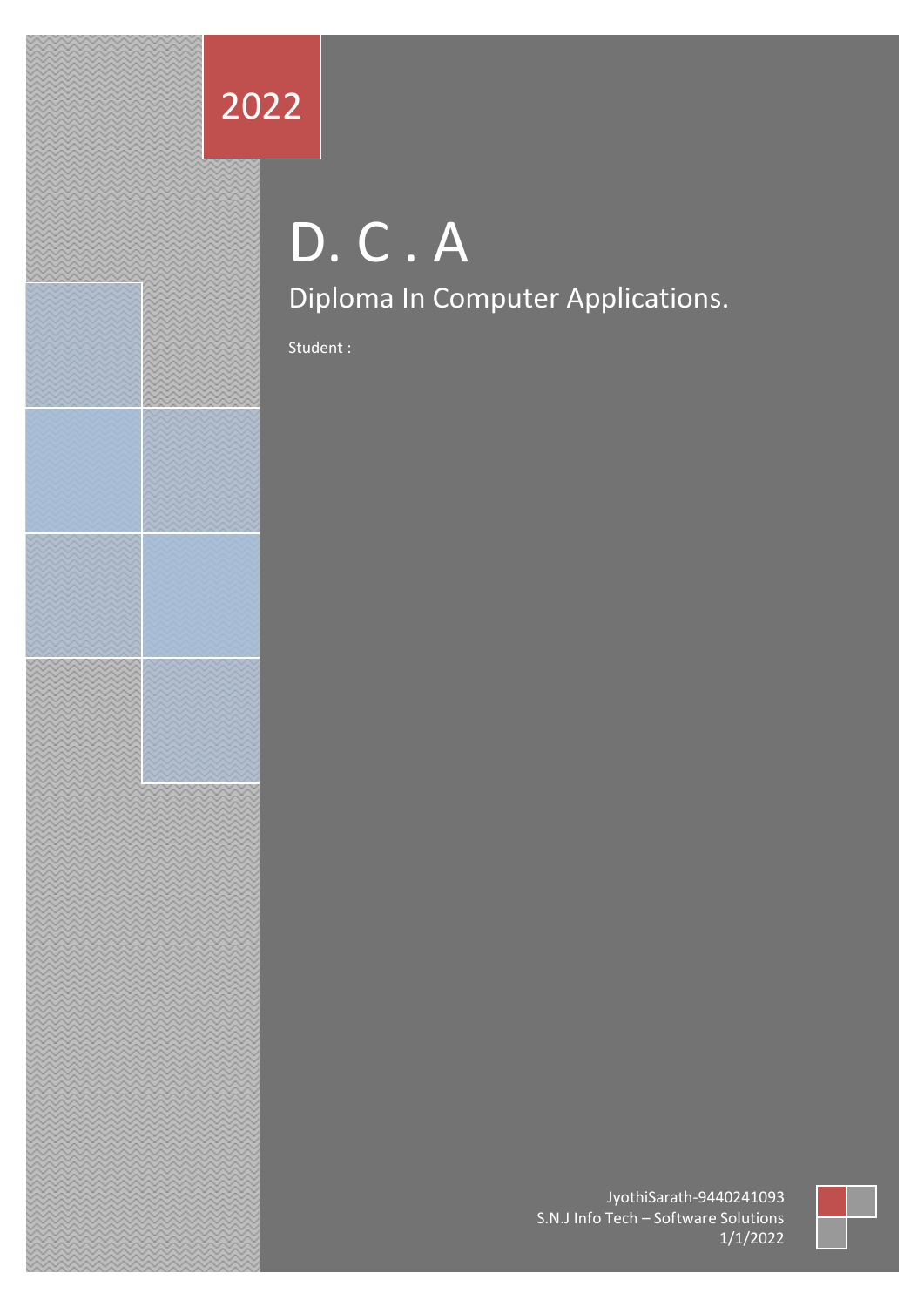

Free :- Student Name one Blog. ( ex: https://snjinfotech.com/sachin.html)

### **-: Faculty :-**



### JyothiSarath – 94402 41093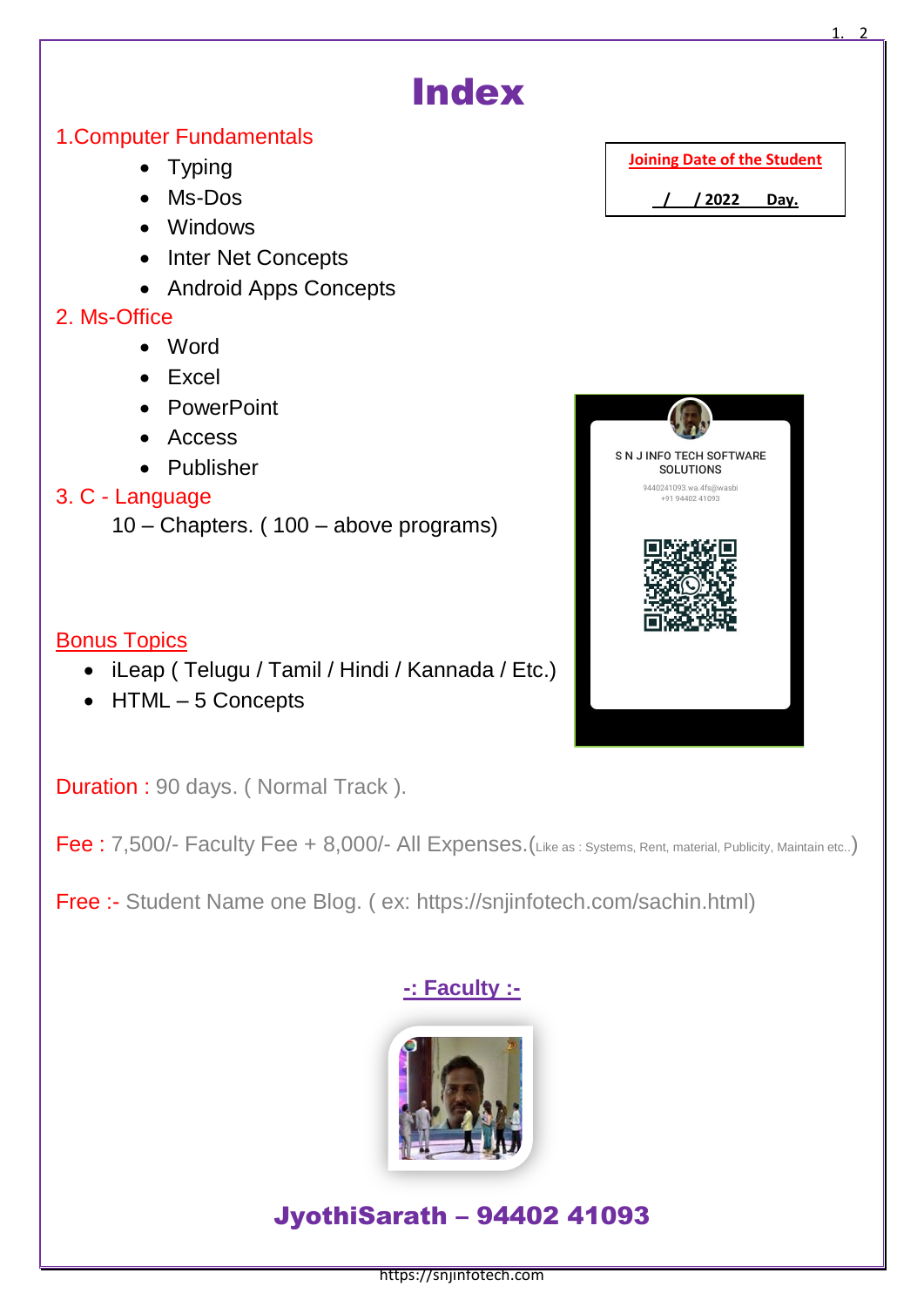| 1 <sup>st</sup> Day Theory Class: Computer Overview Class. | Practices: Typing.                    |
|------------------------------------------------------------|---------------------------------------|
|                                                            |                                       |
| 2 <sup>nd</sup> Day Theory Class: Keyboard Lesson.         | Practices: Typing. (Editing Commands) |
|                                                            |                                       |
| 3 <sup>rd</sup> Day Theory Class: Windows                  | Practices: Operating Practice         |
|                                                            |                                       |
| 4 <sup>th</sup> Day Theory Class: Ms-Dos                   | Practices: Operating Practice         |
|                                                            |                                       |
| 5 <sup>th</sup> Day Theory Class: Windows                  | Practices: Telugu iLeap Practice.     |
|                                                            |                                       |

1. 3

Now Your Gadi Chalete Chalete Sahe hai. ( Track Correct Way ).

#### **-: See Key Board Image :-**

| EE On-Screen Keyboard                                                                        | $\Box$         | $\mathbf{z}$<br>$=$     |
|----------------------------------------------------------------------------------------------|----------------|-------------------------|
|                                                                                              |                |                         |
| Bksp<br><b>I</b> Esc<br>യ<br>¶&ા<br><b>CONTRACT</b><br>70<br>6<br>8<br>п<br>0<br>q<br>Δ<br>= | Home           | PgUp                    |
| li<br>[Del<br><b>Tab</b><br>e<br>l p<br>۱w<br>ΙU<br>ΙO<br>∥q                                 | [End           | PgDn                    |
| $\sqrt{\phantom{a}}$ Caps<br>Ιd<br>l a<br>∥h<br>l S<br>l g<br>ΙK<br>Ш<br>٠                   | ∣Insert        | <b>Pause</b>            |
| Shift<br><b>Shift</b><br>ΙZ<br>IX.<br>∥b<br>lm.<br>C<br>ın<br>۱v                             | ∥PrtScn        | $\sqrt{\mathsf{ScrLk}}$ |
| 69<br>Alt<br>同<br>←<br>Alt<br>$\rightarrow$<br>l Ctrl<br>∥Fn<br>∥Ctrl                        | <b>Options</b> | $\mathbb{I}$ Help       |

Finger Position is very … very … very important.

Not use wrong order finger position , and key strokes. Take Care…

Faculty observe every time , in your keyboard practice. So Care full use and correct order.

**https://snjinfotech.com** 

Go a Head

ThanQ

https://snjinfotech.com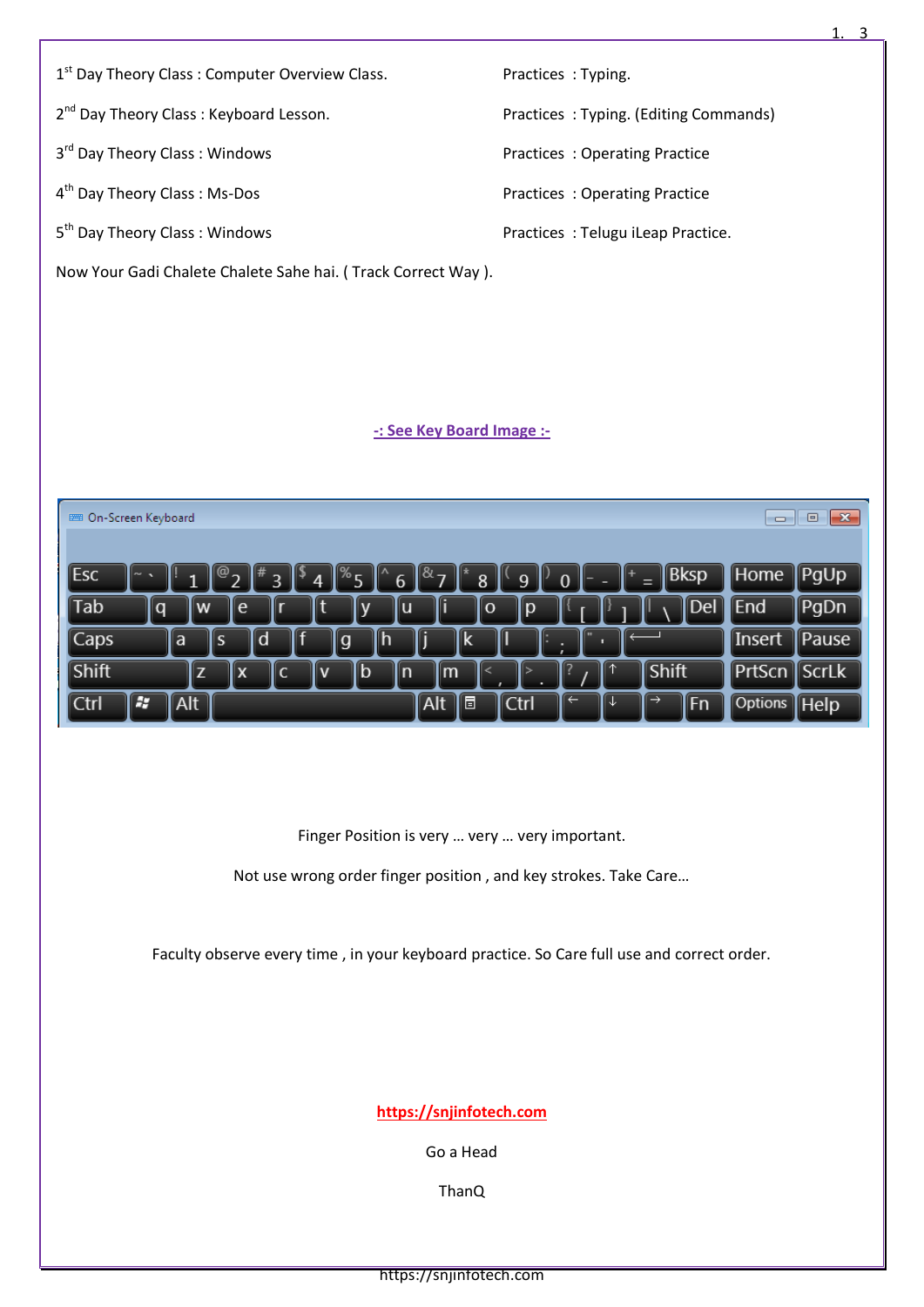|                            |                                                                                              |                                                                               | <b>Key Board Lesson</b> |                                |
|----------------------------|----------------------------------------------------------------------------------------------|-------------------------------------------------------------------------------|-------------------------|--------------------------------|
|                            | Standard Keyboard have, Total 101 or 104 keys.                                               |                                                                               |                         |                                |
| Details of the keyboard :- |                                                                                              |                                                                               |                         |                                |
| 1)<br>2)<br>3)<br>4)       | Alphabet Keys are<br>Number Keys are<br>Function keys are<br>Remain are called Special keys. | $: 26 - \text{keys}.$<br>$:10 - \text{keys}.$<br>: 12 - keys.<br>: 53 - keys. | (A to Z).<br>(0 to 9).  | (F1 to F12).<br>(Esc, to Ctrl) |
| Special keys Details :     |                                                                                              |                                                                               |                         |                                |
| <b>Button Style</b>        | <b>Button Name</b>                                                                           |                                                                               | <b>Button Style</b>     | <b>Button Name</b>             |
| @                          | At the rate of key                                                                           |                                                                               | #                       | Hash Key                       |
|                            |                                                                                              |                                                                               | \$                      |                                |
| %                          |                                                                                              |                                                                               | Λ                       |                                |

1. 4

| ч.                          | Y.                    |  |
|-----------------------------|-----------------------|--|
| $\%$                        | $\boldsymbol{\wedge}$ |  |
| $\&$                        | $\ast$                |  |
|                             |                       |  |
|                             |                       |  |
|                             |                       |  |
|                             |                       |  |
|                             | $\pmb{\cdot}$         |  |
| $\overline{u}$              | $\ddot{\cdot}$        |  |
| $\overline{\mathbf{r}}$     | $\,<$                 |  |
| $\, >$                      | $\ddot{ }$            |  |
| $\qquad \qquad -$           |                       |  |
| $\ddot{\phantom{a}}$        | Tab                   |  |
| $\frac{Pg.up}{\rightarrow}$ | Pg.dn                 |  |
|                             | $\leftarrow$          |  |
| End                         | Home                  |  |
| Del                         | Ins                   |  |
| Scroll-lo                   | Bk.sp                 |  |
| Ctrl                        | Alt                   |  |
| Esc                         |                       |  |
|                             |                       |  |
| <b>ill</b>                  |                       |  |
| $\sim$                      |                       |  |
|                             |                       |  |
|                             |                       |  |

End of key board lesson.

Next Class Editing Commands (or) Typing Commands.

https://snjinfotech.com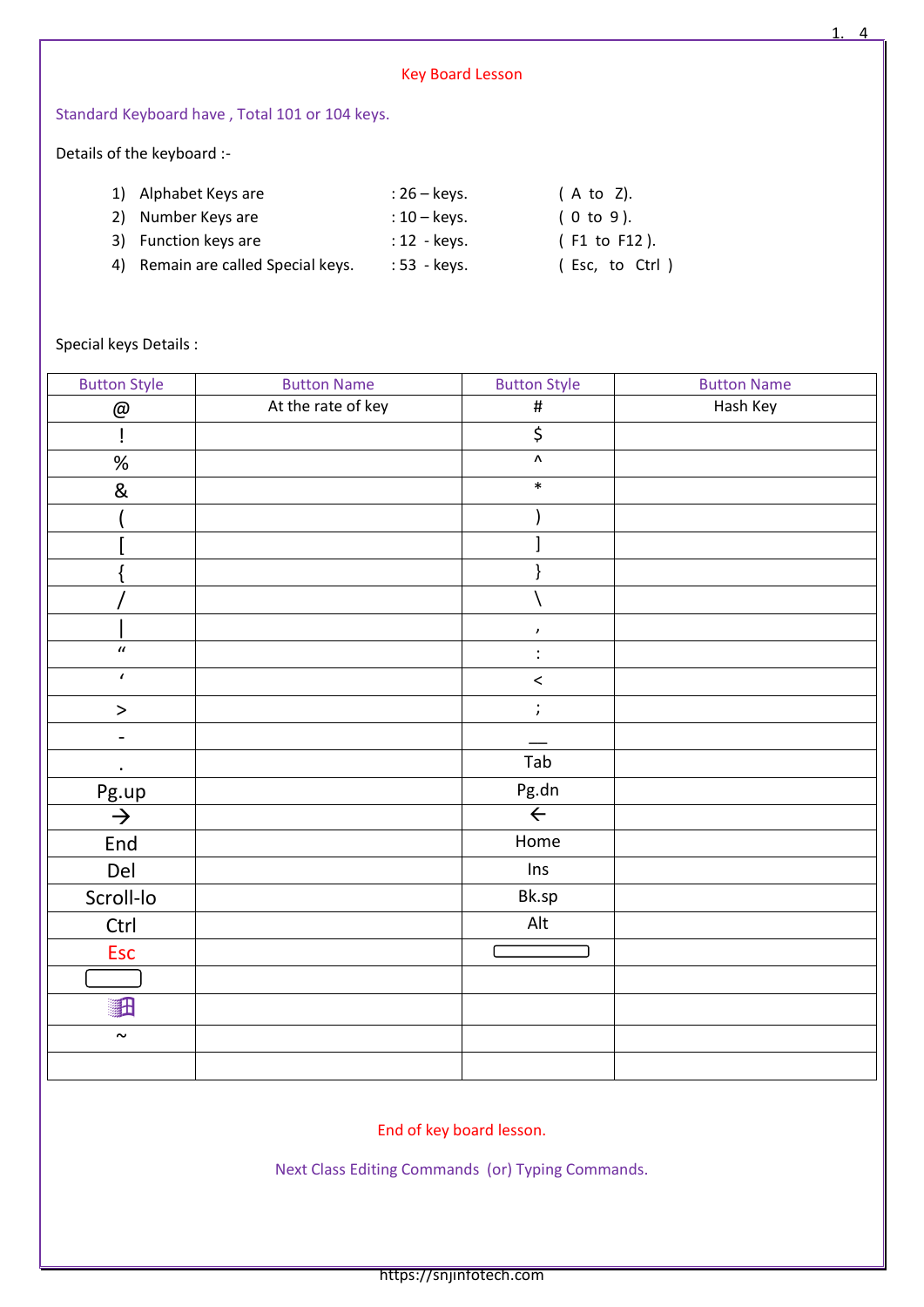|                |                 | <b>Computer Subject</b>          |
|----------------|-----------------|----------------------------------|
| Name:          |                 | / Jan / 2022.<br>Date:<br>Marks: |
| S.No           | <b>Key word</b> | <b>Full Form</b>                 |
| $\mathbf{1}$   | <b>ASCII</b>    |                                  |
| $\overline{2}$ | <b>RAM</b>      |                                  |
| 3              | <b>ROM</b>      |                                  |
| 4              | G.B             |                                  |
| 5              | M.B             |                                  |
| 6              | T.B             |                                  |
| $\overline{7}$ | <b>SMPS</b>     |                                  |
| 8              | i3              |                                  |
| 9              | O.S             |                                  |
| 10             | <b>DOS</b>      |                                  |
| 11             | HD              |                                  |
| 12             | CD              |                                  |
| 13             | <b>DVD</b>      |                                  |
| 14             | G.U.I           |                                  |
| 15             | C.U.I           |                                  |
| 16             | <b>HTML</b>     |                                  |
| 17             | <b>ASP</b>      |                                  |
| 18             | <b>JSP</b>      |                                  |
| 19             | <b>PhP</b>      |                                  |
| 20             | <b>LAN</b>      |                                  |
| 21             | <b>XML</b>      |                                  |
| 22             | <b>JS</b>       |                                  |
| 23             | <b>MODEM</b>    |                                  |
| 24             | <b>WAN</b>      |                                  |
| 25             | <b>KBPS</b>     |                                  |
| 26             | <b>MBPS</b>     |                                  |
| 27             | <b>Dpi</b>      |                                  |
| 28             | <b>DTP</b>      |                                  |
| 29             | J2EE            |                                  |
| 30             | <b>DBMS</b>     |                                  |
| 31             | <b>RDBMS</b>    |                                  |
| 32             | http            |                                  |
| 33             | <b>Ftp</b>      |                                  |
| 34             | <b>LASER</b>    |                                  |
| 35             | <b>WWW</b>      |                                  |

1. 5